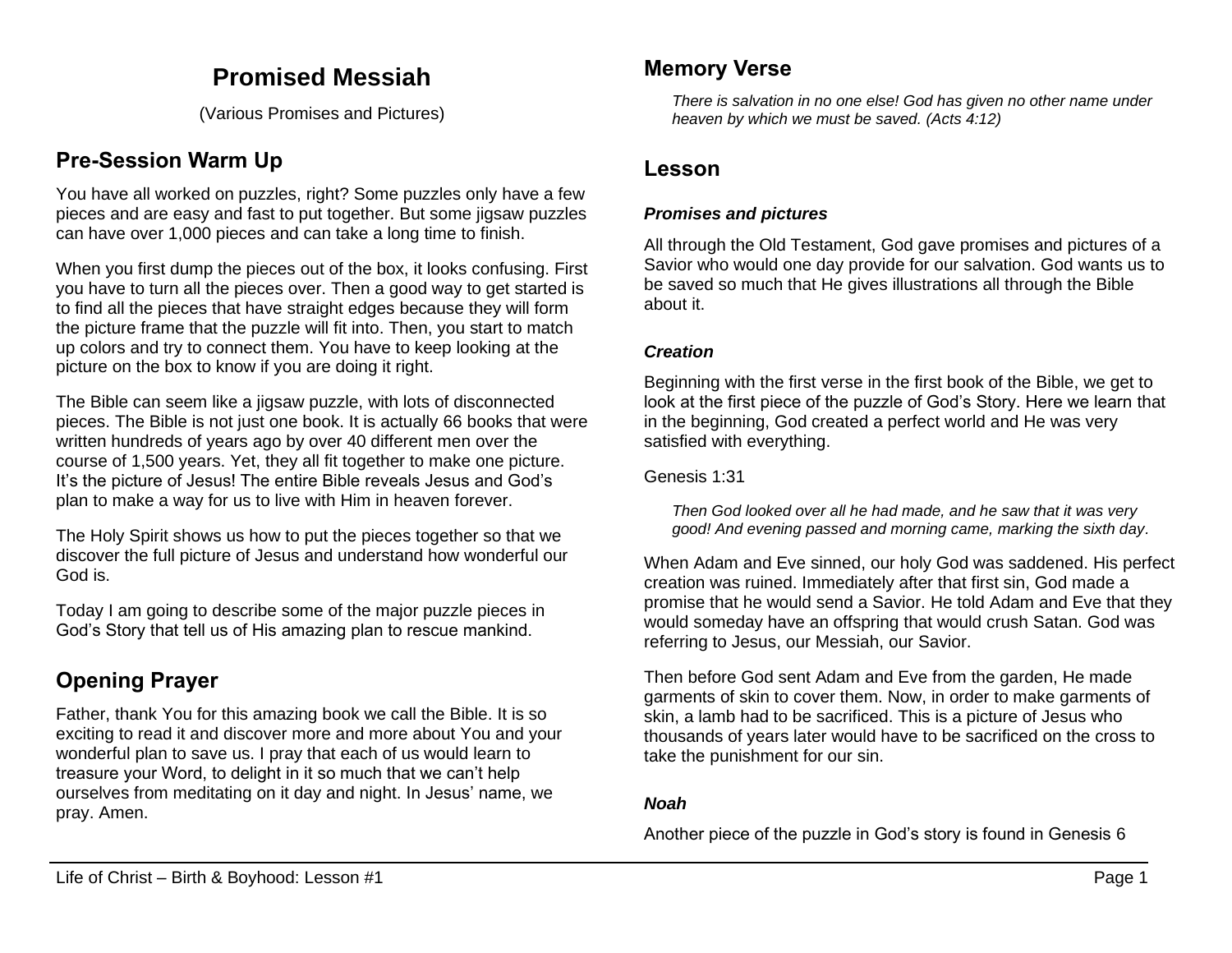where we learn that the world had become so evil that God's heart was broken. He looked around and could only find one righteous man, Noah. He was the only one who was walking with God.

God told Noah that He was going to wipe out all the people on the face of the earth with a flood and start over. So, he told Noah to build an Ark. This enormous boat would save Noah and his family plus two of every kind of animal. God would repopulate the earth with those that got into the Ark.

The flood came and, along with it, the destruction of every living thing that was outside the Ark.

So here we see that the Ark is a picture of Jesus. By entering the Ark, Noah made sure that he and his family were saved from the coming destruction. When we enter into a relationship with Jesus, we will be saved from the coming judgement of God.

God is going to come again to judge the world of sin and only those who are in Jesus will be saved.

#### *Abraham*

At this point we know that God has promised to send the Messiah, the Savior of the world, who is going to be born of a woman. Now God needs a family for the Messiah to be born into.

The next puzzle piece we find is God choosing Abraham. God leaned out of heaven and told Abraham that if he would follow Him in a life of obedient faith, He would bless him.

God promised Abraham that in him and his descendants all the world would be blessed.

Genesis 12:1-3

*The LORD had said to Abram, "Leave your native country, your relatives,*  and your father's family, and go to the land that I will show you. <sup>2</sup>I will *make you into a great nation. I will bless you and make you famous, and* 

you will be a blessing to others. <sup>3</sup>I will bless those who bless you and *curse those who treat you with contempt. All the families on earth will be blessed through you."*

From the time of this promise to Abram, people expected a Savior to come who would govern a kingdom of God on earth among the children of Israel. God was, of course, referring to Jesus, the Messiah, who would come to save everyone who believes in Him.

This all seemed impossible because Abraham and Sarah were very old and had never had any children. But God is faithful to His promises, and after many years, Abraham's son, Isaac, was born! Then Isaac had a son named Jacob, whose name was changed to Israel. Israel had 12 sons and each of them had a family who we know as the 12 tribes of Israel. Today the children of Israel are a great nation of people.

#### *Moses*

The next big piece of the puzzle of God's Story is found in the life of Moses.

The descendants of Abraham, the children of Israel, had grown to about 75 people. They went down to Egypt because there was a famine in the Promised Land. At first life was good for them, but over the years, the king of Egypt, the Pharaoh, made them his slaves. Life was hard for them and they cried out to God to send them someone that could rescue them from the hardship and cruelty of the Pharaoh. After 400 years of slavery in Egypt, God raised up Moses to lead the children of Israel out from the bondage of Pharaoh back to the Promised Land.

Moses is a type of Christ. Just as Moses rescued the people out from the bondage of slavery in Egypt and led them back to the Promised Land, Jesus sets us free from the punishment of sin and leads us to heaven, our "Promised Land", where we will live with Him forever. Jesus said, "*I am the way, the truth, and the life. No one can come to the Father except through me*." (John 14:6) We need to follow Him.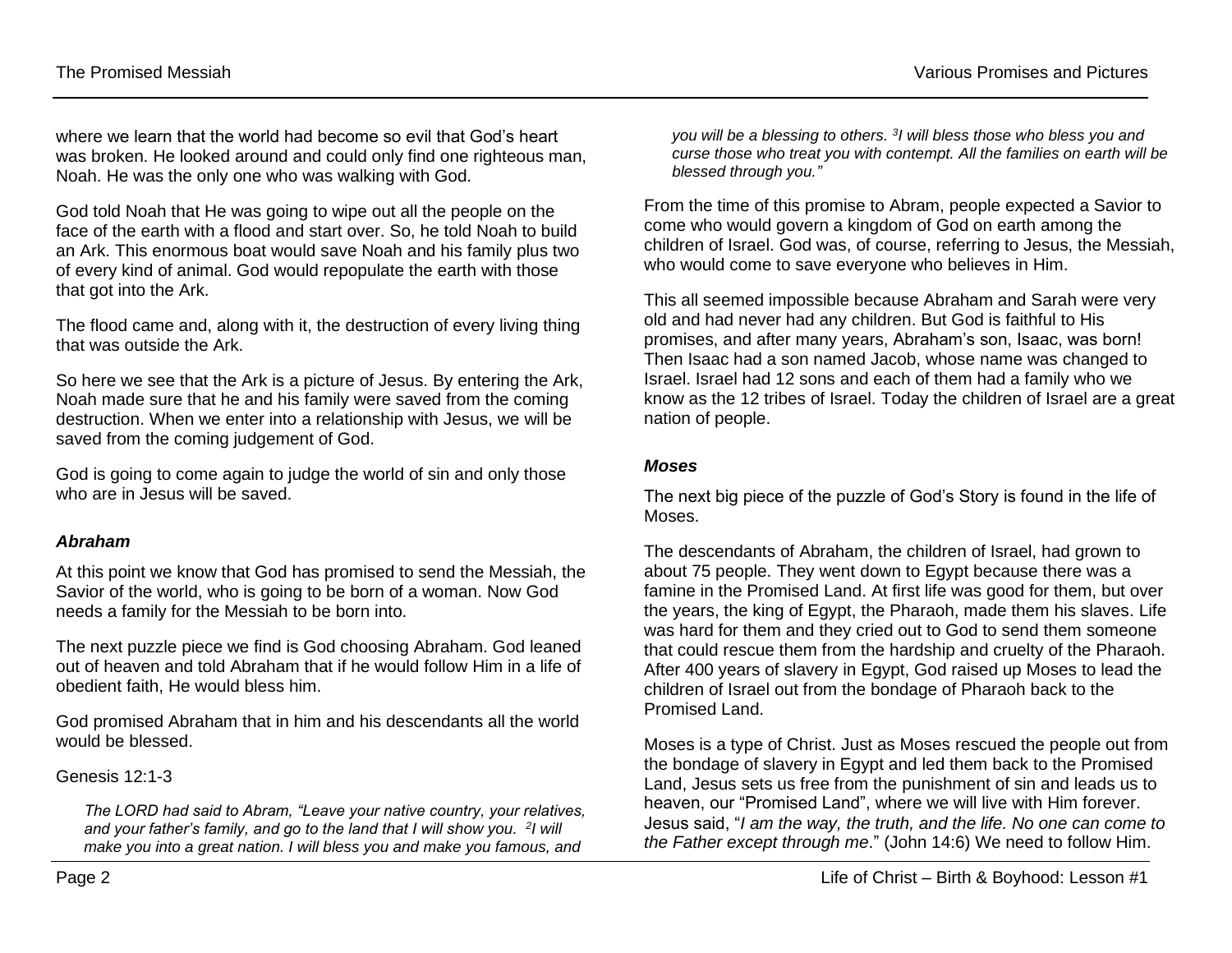#### *David*

Let's look at one more puzzle piece. Many hundreds of years after Moses led the children of Israel into the Promised Land, God passed the promise of a Messiah on to David.

#### 2 Samuel 7:12-13

*For when you die and are buried with your ancestors, I will raise up one of your descendants, your own offspring, and I will make his kingdom strong. <sup>13</sup>He is the one who will build a house—a temple—for my name. And I will secure his royal throne forever.*

Here God was telling David, who was a descendant of Abraham, one of the children of Israel, that the Savior would come from his offspring.

You see, the entire Old Testament points to Jesus our Savior. As you read and study the Bible you will be able to put all the puzzle pieces together and see the picture of Jesus. If we miss that, we've missed the entire point of the Bible. So, when you read the Bible, think of it like a treasure hunt; look for all the promises and pictures that show you something about Jesus.

## *Fulfillment of prophecy*

Jesus is the fulfillment of prophecy.

The Bible is generally divided into three types: history, poetry, and prophecy. **History** tells the stories of people and places and events that happened in the past. **Poetry** includes books like Psalms which is a worship song book. **Prophecy** includes information about things that are going to happen in the future.

1/3 of the Bible was prophecy when it was written. Most of those prophecies have already come true just as it was written. That's one of the biggest reasons we know that we can trust that the Bible is God's inspired word. It is also the reason we can be absolutely sure that the predictions that have not already been fulfilled will come true. Jesus fulfilled over 300 specific prophecies from the Bible. Here are just four:

- The prophet Isaiah told us the Messiah would be born of a virgin. (Isa 7:14)
- The prophet Micah told us the Messiah would be born in Bethlehem. (Micah 5:2)
- The prophet Samuel told us the Messiah would be a descendant of David. (2 Sam 7:12)
- Isaiah also told us the Messiah would be crucified. (Isa 53:12)

Everyone in the world — including you and me — is born a sinner and needs to be saved. God knew we would need a Savior right from the beginning. That's why He made the promise to Adam and Eve, Abraham, Moses, and David that He would send the Messiah.

And, God was faithful to His promise. He came to earth and was born as a baby in Bethlehem. He lived a sinless life and experienced a savage death by being nailed to a cross. Because Jesus gave His blood when He died on the cross, we can be forgiven and saved from the punishment for sin.

Before He went back up to heaven, Jesus told His disciples that He was going away to prepare a place for His followers.

Now we look forward to the time when He will come back to get us and take us to the place that He preparing for us. We can count on Him to be faithful to His promises.

Meanwhile we should prepare ourselves for His coming. What would be the best way to get ready for His return? [Teacher, let the children respond.]